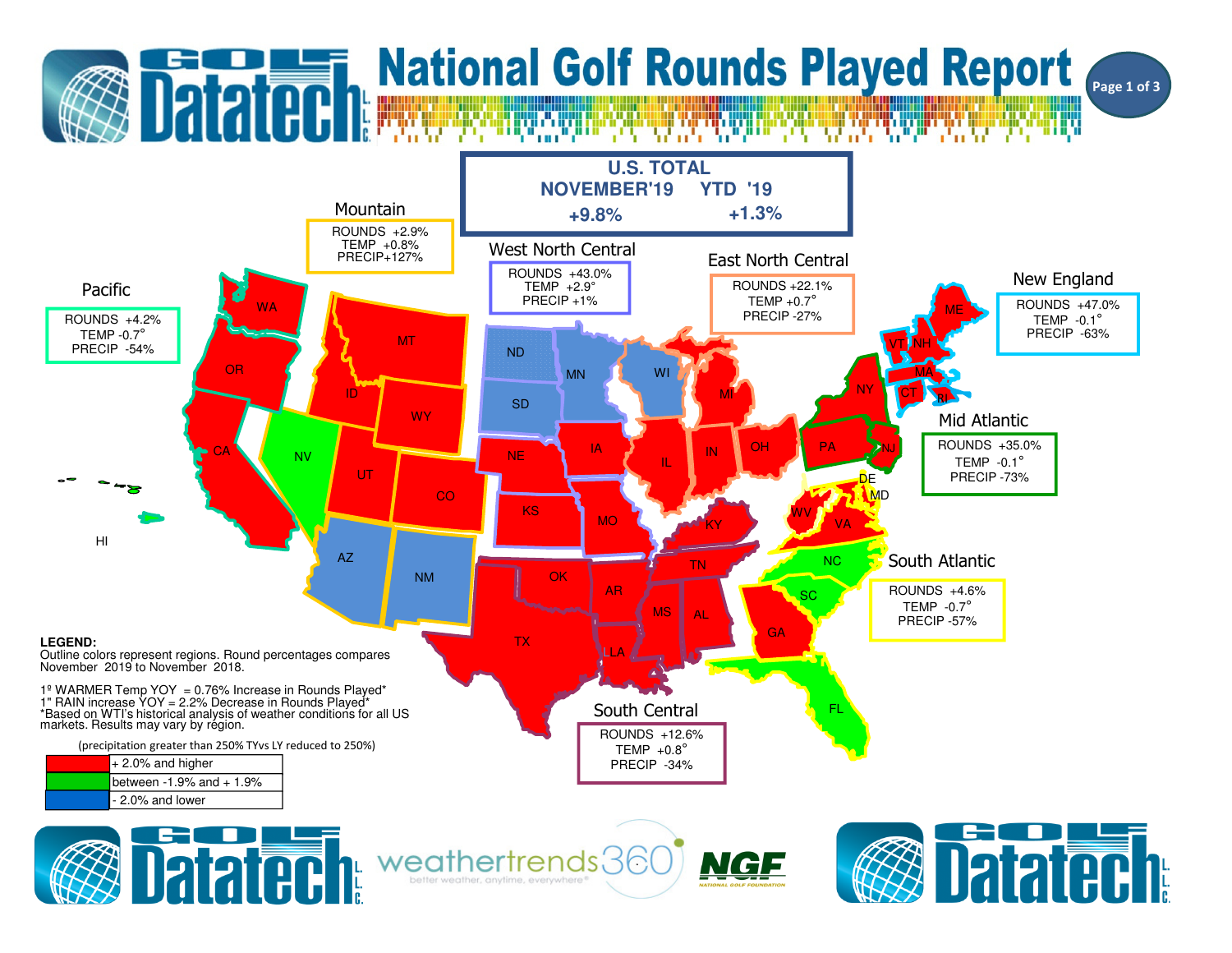## **Datated National Golf Rounds Played Report**



| <b>PACIFIC</b>            | <b>NOV</b><br>4.2% | <b>YTD</b><br>$-3.1%$ | <b>NOVEMBER 2019</b>      |            |            | <b>SOUTH ATLANTIC</b> | <b>NOV</b><br>4.6% | <b>YTD</b><br>3.0% |
|---------------------------|--------------------|-----------------------|---------------------------|------------|------------|-----------------------|--------------------|--------------------|
|                           |                    |                       |                           | <b>NOV</b> | <b>YTD</b> | DE, DC, MD            | 28.5%              | 12.5%              |
| CA                        | 3.1%               | $-4.1%$               | <b>UNITED STATES</b>      | 9.8%       | 1.3%       | Washington/Baltimore  | 36.8%              | 15.8%              |
| Los Angeles               | $-5.5%$            | $-2.8%$               | <b>PUBLIC ACCESS</b>      | 9.4%       | 1.1%       | <b>FL</b>             | 1.9%               | 0.4%               |
| <b>Orange County</b>      | $-7.6%$            | $-6.6%$               | <b>PRIVATE</b>            | 10.8%      | 2.2%       | Jacksonville          | 6.7%               | 1.6%               |
| Palm Springs              | $-6.3%$            | $-0.4%$               |                           |            |            | Orlando               | 2.8%               | 3.7%               |
| Sacramento                | 22.6%              | $-4.6%$               | <b>EAST NORTH CENTRAL</b> | 22.1%      | 3.7%       | Tampa                 | 3.4%               | $-0.7%$            |
| San Diego                 | $-9.5%$            | $-4.2%$               | IL                        | 25.2%      | 0.2%       | Palm Beach            | $-3.0%$            | 0.3%               |
| San Francisco/Oakland     | 35.0%              | $-3.7%$               | Chicago                   | 11.0%      | $-1.2%$    | Naples/Ft Myers       | 4.7%               | 1.4%               |
| H <sub>l</sub>            | 0.5%               | 2.1%                  | IN                        | 24.3%      | 7.0%       | Miami/Ft.Lauderdale   | 3.5%               | 0.7%               |
| <b>OR</b>                 | 4.2%               | $-2.3%$               | MI                        | 23.0%      | 3.1%       | GA                    | 10.3%              | 1.8%               |
| Portland                  | 11.2%              | $-1.3%$               | Detroit                   | 38.1%      | 4.8%       | Atlanta               | 15.8%              | 2.8%               |
| <b>WA</b>                 | 14.6%              | $-0.7%$               | OH                        | 26.3%      | 7.5%       | <b>NC</b>             | $-1.8%$            | 2.4%               |
| Seattle                   | 22.3%              | 1.9%                  | Cincinnati                | 14.3%      | 3.7%       | Greensboro/Raleigh    | 1.2%               | 5.4%               |
|                           |                    |                       | Cleveland                 | 31.1%      | 5.3%       | <b>SC</b>             | $-0.4%$            | $-0.1%$            |
| <b>MOUNTAIN</b>           | 2.9%               | $-2.2%$               | WI                        | $-52.8%$   | 0.7%       | Charleston            | 8.8%               | 1.6%               |
| AZ                        | $-3.1%$            | 1.1%                  |                           |            |            | <b>Hilton Head</b>    | 1.9%               | 1.0%               |
| Phoenix                   | $-2.2%$            | 1.4%                  |                           |            |            | Myrtle Beach          | $-0.4%$            | 2.8%               |
| CO                        | 6.4%               | $-2.3%$               | <b>SOUTH CENTRAL</b>      | 12.6%      | $-1.6%$    | VA, WV                | 26.5%              | 12.4%              |
| Denver                    | 7.2%               | $-2.1%$               | <b>AL</b>                 | 28.2%      | $-2.7%$    |                       |                    |                    |
| ID, WY, MT, UT            | 23.2%              | $-5.0%$               | AR, LA, MS                | 30.2%      | $-6.4%$    | <b>MID ATLANTIC</b>   | 35.0%              | 6.6%               |
| <b>NM</b>                 | $-5.1%$            | $-4.0%$               | KY                        | 22.1%      | $-1.3%$    | <b>NJ</b>             | 36.6%              | 12.3%              |
| <b>NV</b>                 | $-1.1%$            | $-0.7%$               | OK                        | 20.0%      | $-4.6%$    | <b>NY</b>             | 23.0%              | 2.5%               |
| Las Vegas                 | 0.1%               | $-3.9%$               | <b>TN</b>                 | 19.5%      | 5.0%       | New York City         | 49.3%              | 9.7%               |
|                           |                    |                       | <b>TX</b>                 | 3.3%       | $-0.8%$    | <b>PA</b>             | 41.9%              | 8.3%               |
| <b>WEST NORTH CENTRAL</b> | 43.0%              | 1.7%                  | Dallas/Ft. Worth          | 1.4%       | 1.1%       | Philadelphia          | 34.6%              | 9.7%               |
| KS, NE                    | 51.5%              | 2.3%                  | Houston                   | 12.8%      | $-0.8%$    | Pittsburgh            | 58.4%              | 11.1%              |
| ND,SD                     | $-26.0%$           | 5.8%                  | San Antonio               | 6.4%       | 5.0%       |                       |                    |                    |
| <b>MN</b>                 | $-12.1%$           | 1.4%                  |                           |            |            | <b>NEW ENGLAND</b>    | 47.0%              | 3.8%               |
| Minneapolis/St.Paul       | $-14.3%$           | 4.2%                  |                           |            |            | <b>CT</b>             | 31.3%              | 7.2%               |
| IA, MO                    | 56.1%              | 0.6%                  |                           |            |            | MA, RI                | 47.3%              | 2.5%               |
| St Louis                  | 66.5%              | $-0.5%$               |                           |            |            | <b>Boston</b>         | 41.8%              | 1.3%               |
| <b>Kansas City</b>        | 57.8%              | $-0.5%$               |                           |            |            | ME, NH, VT            | 71.2%              | 3.7%               |

For more information contact Golf Datatech, golfroundsplayed@golfdatatech.com or call 407-944-4116The percentages represent the differences in number of rounds played comparing November 2019 to November 2018